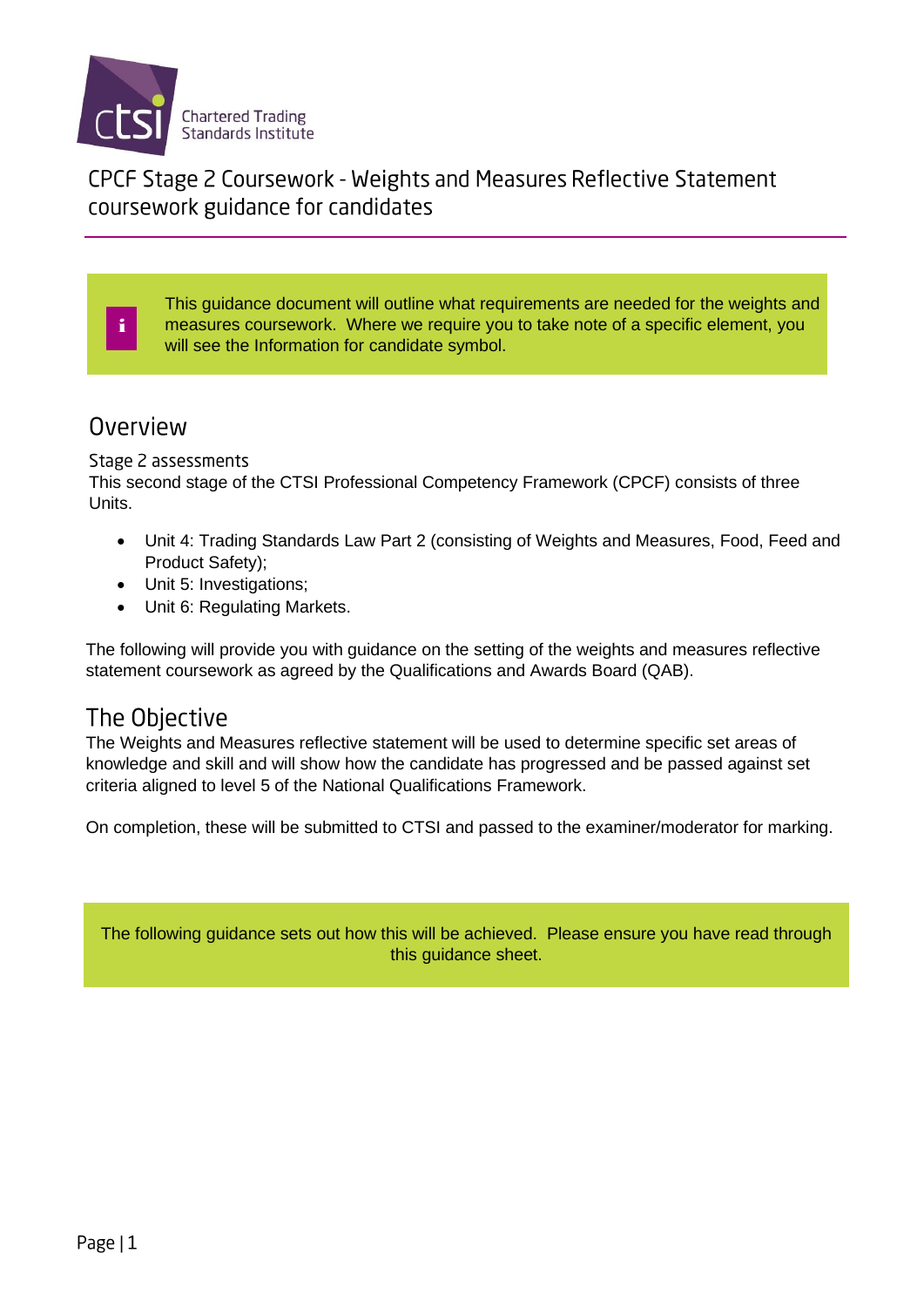Stage 2 is aligned to the National Qualifications Framework level 5 (in Scotland level 8). This means that it is expected that you will use specific vocabulary as part of your submitted work. This will allow the examiner to see how you knowledge and understanding has moved on as you have completed different stages..

The CPCF and it examiners and moderators utilise Blooms Taxonomy.

#### **Blooms Taxonomy**

"The goal of an educator using Bloom's taxonomy is to encourage higher-order thought in their students by building up from lower-level cognitive skills. Behavioural and cognitive learning objectives are given to highlight how Bloom's taxonomy can be incorporated into larger-scale educational goals or guidelines".

Wikipedia

Below we have set this out as reference tool that indicates the vocabulary relating to specific levels and specific of knowledge, understanding and intellectual skills. Six categories of learning in the Cognitive Domain are identified. Below is summarisation of key features of this that relate to writing exam questions.

Knowledge; Comprehension; Application; Analysis; Synthesis; Evaluation. Simplest Most complex Most complex Most complex Most complex Most complex Most complex

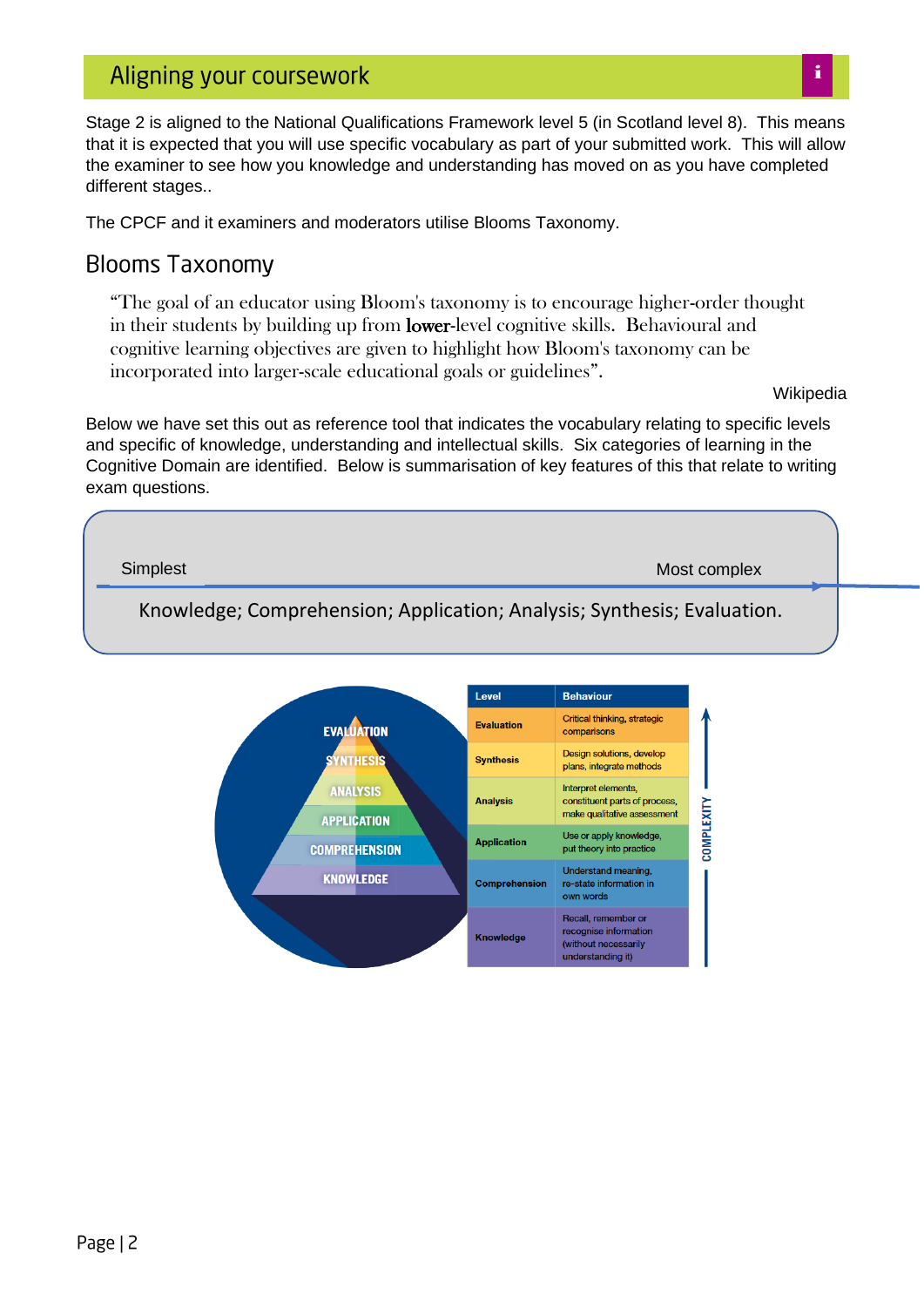## Assessment

Assessment of an exam paper, or in this case a piece of coursework is the process of evaluating a candidate's learning. The examiner will generate and collect evidence of a candidate's attainment of knowledge and skills and determine whether their submission of work has been met against the assessment criteria.

The assessment criteria identified by the examiner and moderator will be included within the coursework documents, published on the website. This outlines where the marks can be found within the coursework requirement.

Example Assessment Criteria:

| <b>Skill</b>                                              | Abilities to show                                                                                                            | $%$ of<br>marks |
|-----------------------------------------------------------|------------------------------------------------------------------------------------------------------------------------------|-----------------|
| Knowledge                                                 | Use of relevant contract and consumer rights law.                                                                            |                 |
|                                                           | Identification of relevant parts of consumer protection<br>framework.                                                        | 20              |
|                                                           | Identification of appropriate Courts.                                                                                        |                 |
| Understand the business<br>you work with                  | Have you engaged constructively with the business?                                                                           |                 |
|                                                           | Have you taken account of the provisions of statutory codes in<br>order to engage effectively with businesses?               | 10              |
| Choose appropriate<br>interventions                       | Have you made appropriate and proportionate intervention<br>choices to have the greatest impact on supporting compliance?    | 30              |
|                                                           | Have you worked effectively with other organisations?                                                                        |                 |
| Evaluate                                                  | How have you monitored and reported on your activities and<br>performance?                                                   | 30              |
|                                                           | Have you evaluated your activities in relation to your regulatory<br>objectives and your organisations strategic priorities? |                 |
| Structure and reliability of<br>your reflective statement | Have you produced a well presented and logical statement?                                                                    |                 |
|                                                           | Does your report contain balanced reflection of your work?                                                                   | 5               |
| Research and referencing                                  | Is any research that you have carried out accurate and any<br>referencing correct?                                           | 5               |

(The above may change for each year dependent on what the examiner and moderator want you to concentrate on.)

**Important:** As part of the assessment process, in addition to ensuring you meet the assessment criteria, you are expected to ensure that you have provided all the relevant areas of information needed for each piece of coursework and to sufficient detail. You should research what a reflective piece of work should include.

Marks are available for well set out, presented, concise piece of work. That you have shown you have you understood what the examiner has requested.

Please pay attention to where the higher marks are available in the weights and measures coursework. As shown in the example above, in the **% of Marks** column. This shows you where the majority of marks can be found.

The next sections in this guidance sheet will set out the assessment requirements for reflective learning.